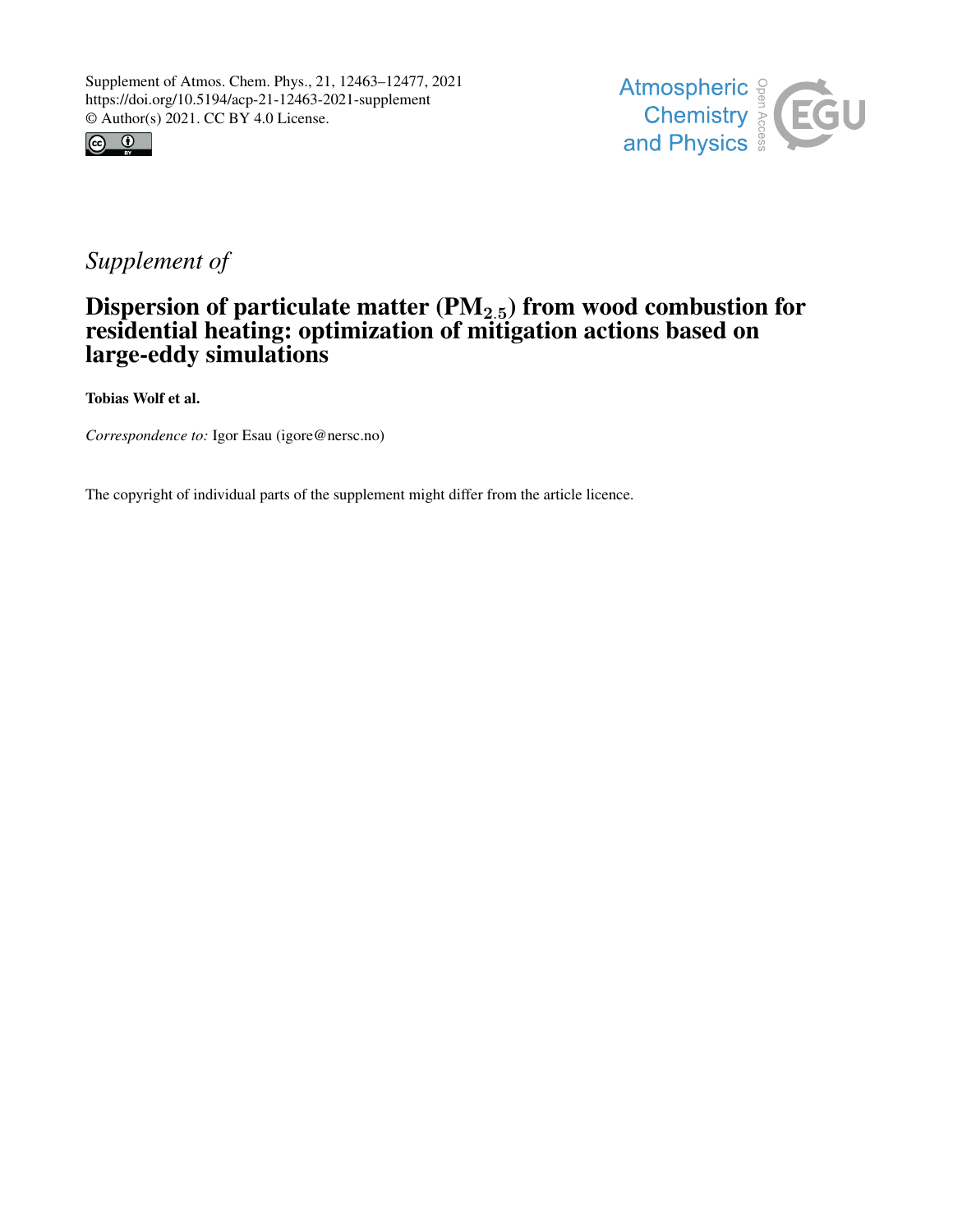## Sensitivity to emission height

3 In Wolf et al. (2019) we used tracer emissions directly at the ground, meaning that all PM<sub>2.5</sub> emissions were assumed to be initially paced into the first grid-cell above the surface. This setup was criticized as one leading to overestimation of the near-surface concentrations due to the excessively weak turbulent mixing in the first grid box above the surface. In this study, we use higher emission heights of 15 m above the surface for the entire model domain. Thus, the pollutant is ingested into the second 8 grid box above the surface. This modified setup reduces concentrations as compared to Wolf et al. (2019). In order to assess the impact of the elevated emission height on this reduction, a full sensitivity 10 study is necessary. We simulated the surface (at 5 m)  $PM<sub>2.5</sub>$  concentration using four different emission heights and a smaller computational domain studied in Wolf et al. (2019). The updated emission factor 12 from the present study is used. The  $PM_{2.5}$  maps are shown in Figure S1. The absolute surface layer concentrations of particulate matter are decreasing with increasing emission height. Simultaneously, the pollution pattern remains very similar. The sharp spatial gradients that exist in some places for emissions into the lowest grid-box above topography are reduced gradually with increasing emission heights.

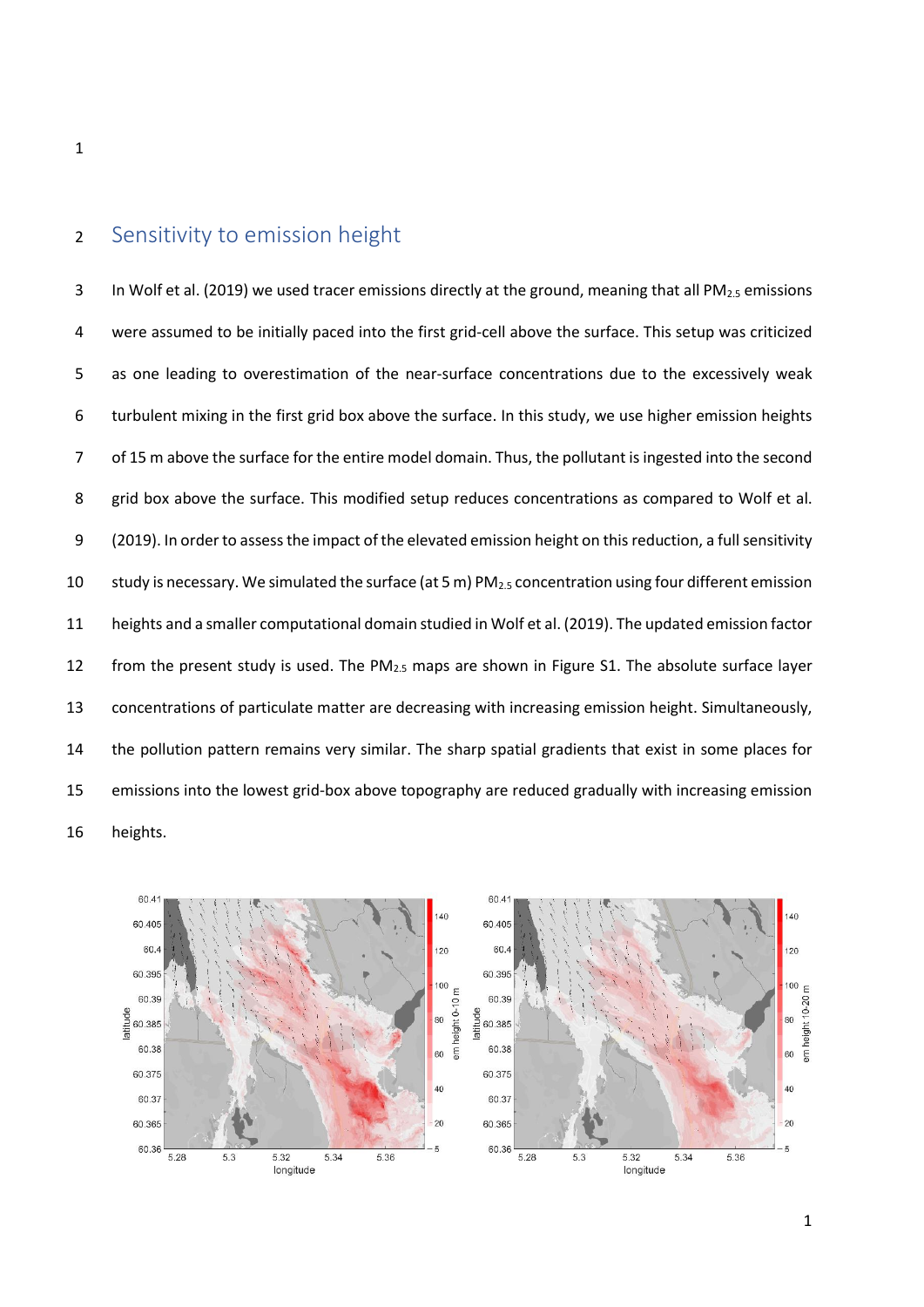

Figure S1: PM<sub>2.5</sub> concentrations resulting from emissions at different heights (the centre box heights at 5, 15, 25 and 35 m) above the ground in the model. Data overlay the grayscale map from Map data @2019 Google.

17 In terms of absolute numbers, the distribution of surface concentrations of PM $_{2.5}$  for the different 18 emission heights is summarized in Figure S2. A clear decrease in the median pollutant concentration 19 (of all grid boxes in the computational domain) is visible for increasing emission heights. For emissions 20 into the lowest grid-box above topography, the median  $PM_{2.5}$  concentration is 16.18  $\mu$ g/m<sup>3</sup> with 21 maximum values as high as 157.65  $\mu$ g/m<sup>3</sup>. For emissions into the second grid-box above topography, 22 these values are reduced to 16.18  $\mu$ g/m<sup>3</sup> and 122.67  $\mu$ g/m<sup>3</sup>, respectively. For emissions into the fourth 23 grid-box above topography, the values have decreased to 6.68  $\mu$ g/m<sup>3</sup> and 43.27  $\mu$ g/m<sup>3</sup>. The most 24 extreme concentrations decrease faster than the median concentrations possibly due to the reduced 25 emission of pollutants in the areas with near surface local cold-pools and high local accumulation.